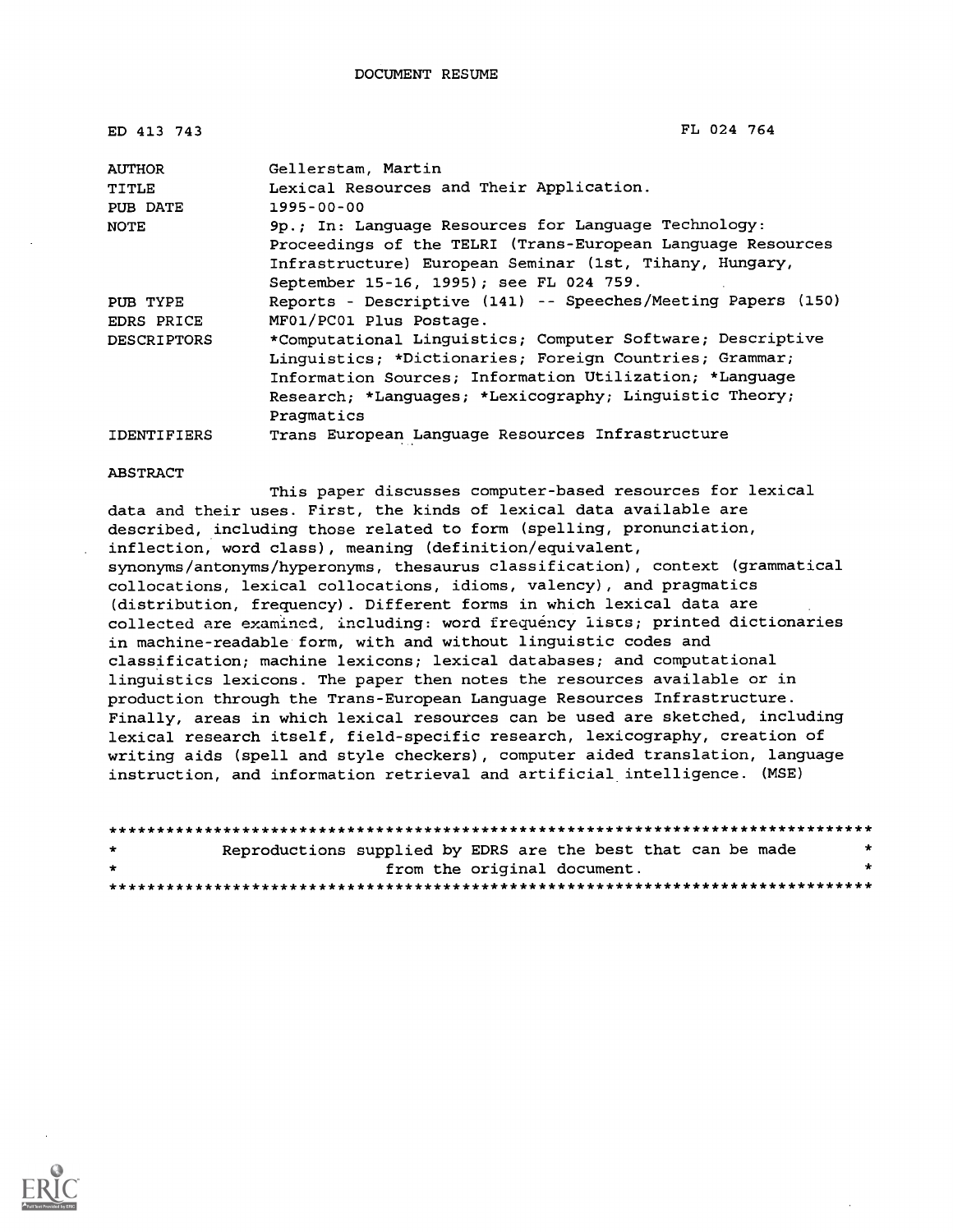JFG

# Lexical Resources and Their Application

Martin Gellerstam

Göteborg University Department of Swedish S-412 98 Göteborg Tel.: +46 31 77 34 544 Fax: +46 31 77 34 455 E-mail: gellerstam@svenska.gu.se

PERMISSION TO REPRODUCE AND DISSEMINATE THIS MATERIAL HAS BEEN GRANTED BY TO THE EDUCATIONAL RESOURCES <sup>.</sup> Points of view or opinions stated in this  $\overline{\phantom{a}}$ U.S. DEPARTMENT OF EDUCATION<br>Office of Educational Research and Improveme OUCATIONAL RESOURCES INFORMATION<br>QUICATIONAL RESOURCES INFORMATION CENTER (ERIC) This document has been reproduced as received from the person or organization originating it. Minor changes have been made to improve reproduction quality. Points of view or opinions stated in this document do not necessarily represent

INFORMATION CENTER (ERIC)

BEST COPY AVAILABLE

 $\overline{2}$ 

official OERI position or policy.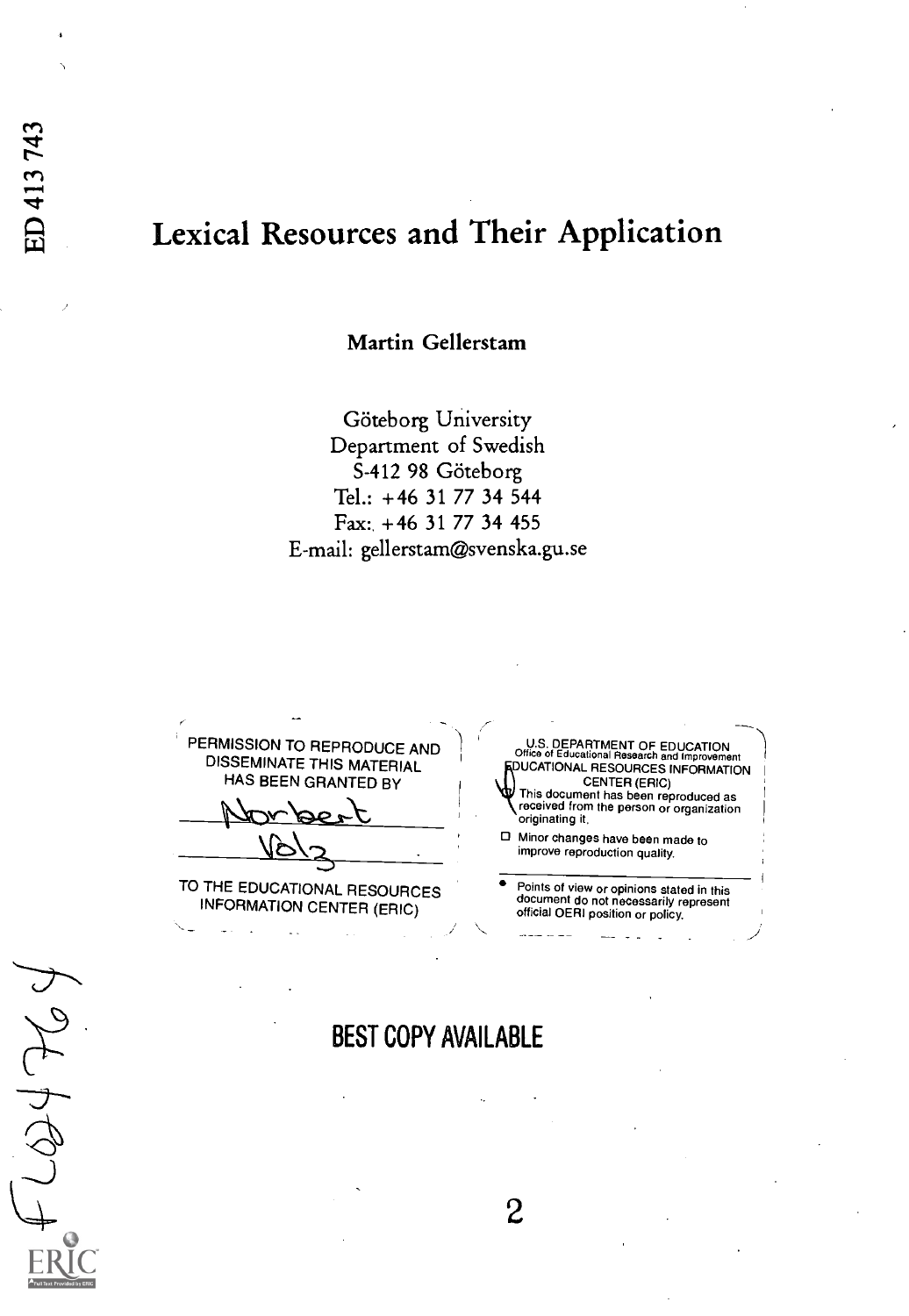#### 1. Lexical data as linguistic resources

Lexical data are valuable resources in a knowledge society. An American computer linguist, Martin Kay, in a paper about "The Dictionary of the Future and the Future of the Dictionary" (Kay 1984), compares big dictionaries with "Rolls Royce cars" and "country estates" . The metaphor may be a bit surprising, but it certainly takes a substantial amount of effort and skill to produce a good dictionary, and the ongoing discussions in computational linguistics about "reuse" of lexical data is a reflection of this fact.

Dictionary data have not always been considered as "resources" in the way this word has been commonly used up to now. The typical context for the word is "natural resources", things like water, timber, ore, etc. A widening of the concept to the field of linguistics came with computers and corpus linguistics. If you consult a printed dictionary to see how a word is spellt, you probably do not think of your dictionary as a resource; however if you use an automatic programme that spots all your misprints you start looking at lexical data in a new way. Thus, a spelling correction programme is just a start. We know that the dictionary has a greater potential than that. Let me just quote a leading lexicographer (Swanepoel 1994):

The computer systems and tools that are becoming available both to the researcher, the practical lexicographer and the human user are opening up a myriad of possibilities for the presentation and utilization of masses of lexical information.

Therefore, it is not just a question of computer people handing over practical tools to lexicographers. Without lexical data, collected and systematized by skilled lexicographers, there would not be much to "reuse" by computational linguists. And the lexicon is a sine qua non for computational applications:

The lexicon can be conceived as the point of conjunction of the different types of information to which any NLP system must have access: morphological, syntactic, semantic, pragmatic. (Calzolari 1989)

According to EU terminology, linguistic resources are divided into corpus resources, lexical resources, and tools. The borderline is not very distinct. It is a question of perpective if your resource is in horizontal order (textual data) or in vertical order (lexical data), and 'the same tool can be based on a tagged text or a lexicon. Furthermore, texual data form an important part of a dictionary (as sentence examples, etc). In fact, a corpus could be seen as an extension of the textual data actually used in a dictionary. In a CD-ROM version of a dictionary, the user could very well find a link to all the examples he or she could possibly need. This method is used already by dic-

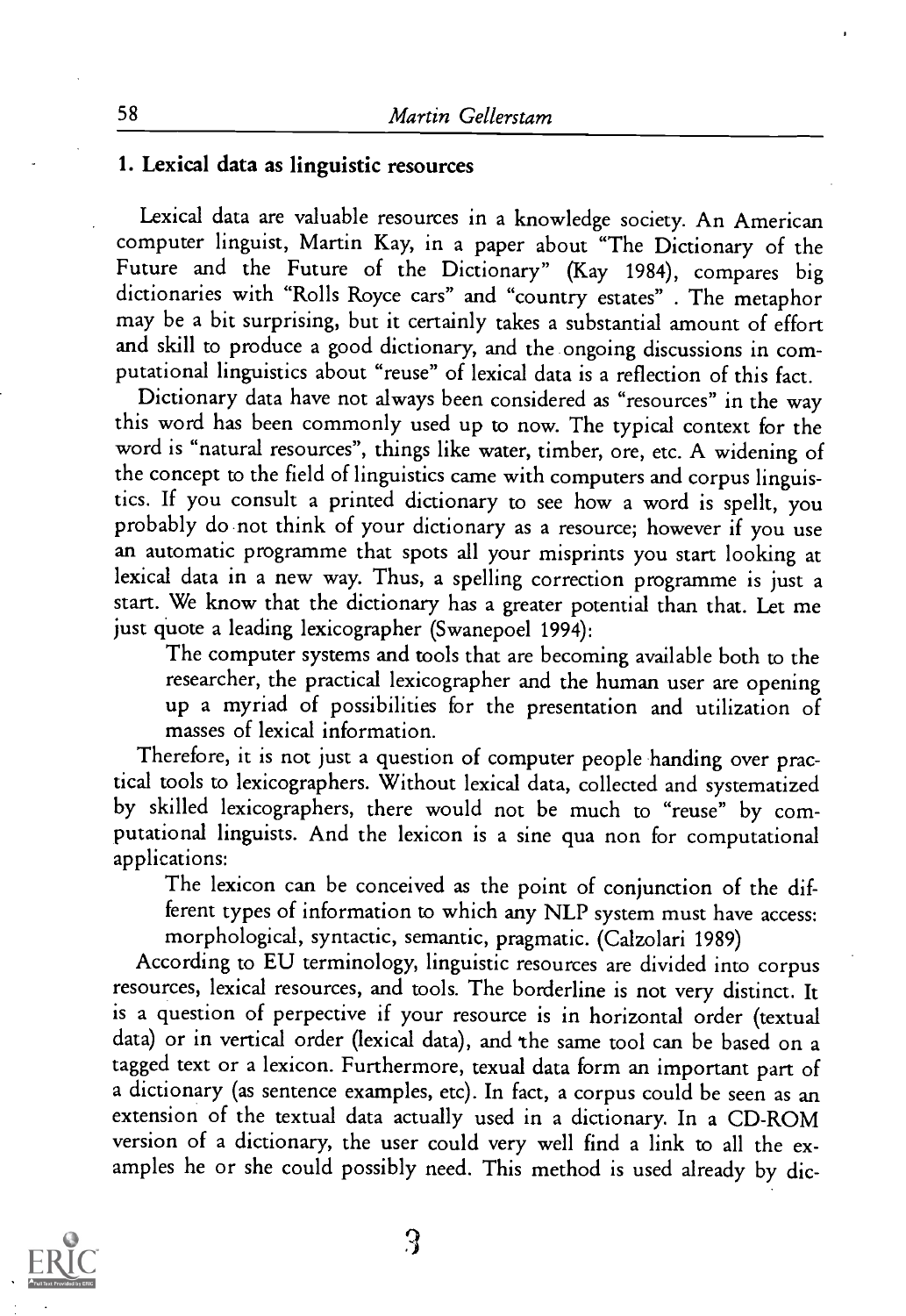tionary publishers. Thus, corpora are the stuff that dictionaries are made of, and dictionaries can refer to extended text reservoirs in the form of corpora.

So, what is the implication of the concept "lexical resources"? I would like to define it as "lexical data, preferably in machine-readable form, that can be used in lexical research and/or form the basis of commercial products". And "commercial products" could mean almost anything connected with words that is worth putting money into: dictionaries (computer-based or not), computer games, automatic hyphenation, spellchecking, writing aid, computer-aided learning, computer-aided translation, etc.)

#### 2. Types of lexical data

As a starting point for our discussion of lexical resources, we will take a quick look at the lexical data involved. The following lexical facts - wellknown to all lexicographers - reflect different aspects of lexical information necessary to describe the usage of a word. Owing to the tyranny of alphabetic order, dictionary publishers often take the opportunity to portion out the different types of lexical information into smaller dictionaries, specialized in one or two lexical aspects: dictionaries of spelling, pronunciation, definition, synonyms, idioms, etc. It remains to be seen if dictionaries stored in computer form will change this publishing tradition.

Words in a dictionary could be described according to the following principal aspects:

| <b>FORM</b>       | spelling                               |
|-------------------|----------------------------------------|
|                   | pronunciation                          |
|                   | inflexion                              |
|                   | word class                             |
| <b>MEANING</b>    | definition/equivalent                  |
|                   | synonyms (antonyms, hyperonyms, etc)   |
|                   | thesaurus classification               |
| <b>CONTEXT</b>    | grammatical collocations               |
|                   | lexical collocations                   |
|                   | idioms.                                |
|                   | valency                                |
| <b>PRAGMATICS</b> | distribution (domain, register, style) |
|                   | $\cdot$ frequency                      |
|                   |                                        |

If you look at these lexical categories - most of which have a published dictionary counterpart - you will find that they are more or less suited for

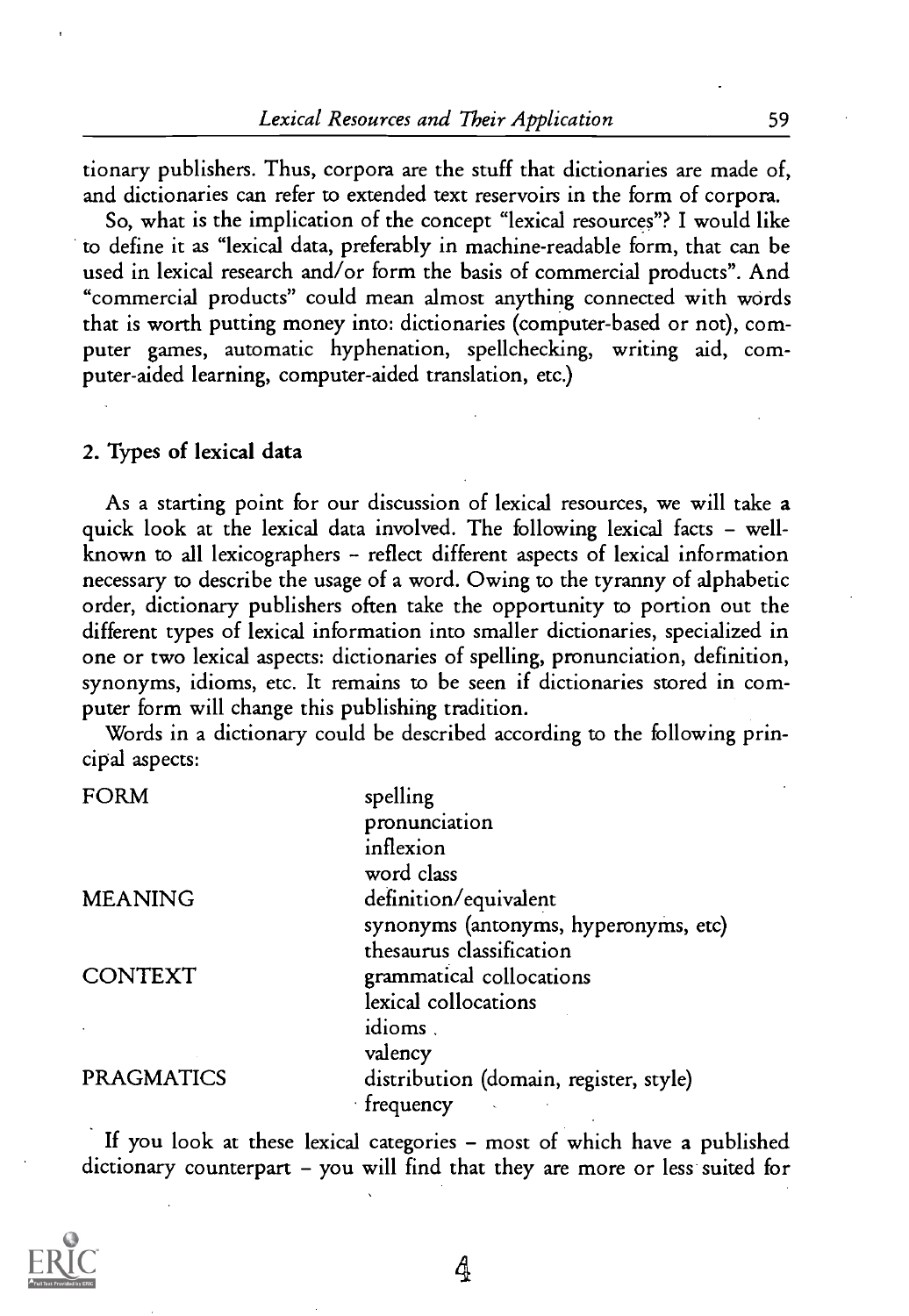computational application. The bestsellers today are computer programmes that check your spelling or your grammar and style and give you information about synonyms. And for these programmes to be able to handle your text, they have to have access to inflexion and word class. Other categories (like valency and collocations) will be of great importance in automatic text analysis. Frequency could also be used in this context.

#### 3. Carriers of lexical data

Lexical data will reach the language user in a variety of machine-readable dictionaries and computer programmes, ranging from simple spelling-checking devices to sophisticated products of computational technology. The following categories reflect a hierarchy from simple carriers of lexical data to more complex ones. The hierachy also reflects the degree of explicitness: from dictionaries where the human reader can pick the details for his or her understanding of a text to formalized lexicons where the information must be explicit.

- 1. Word frequency lists (word form -> lemma)<br>2. Printed dictionaries in machine-readable form
- Printed dictionaries in machine-readable form
- 3. Printed dictionaries in machine-readable form with linguistic codes and classification; also recently published CD-ROM versions
- 4. Machine lexicons, classified, encoded, and with selected information (often designed for automatic lemmatization)
- 5. Lexical data bases
- 6. Computational linguistics lexicons

Word frequency lists were produced as a result of many frequency counts in the sixties and seventies. One example is the American Brown Corpus (Kučera & Francis 1967) which has had a marked influence on later corpus investigations, especially as a model for corpus collection.

Printed dictionaries in machine-readable form can also be dated back to the sixties when the Merriam-Webster Seventh New Collegiate Dictionary was put into machine-readable form by J. Olney and his colleagues.

Printed dictionaries with explicit linguistic codes and classification have been published since the first edition of the Longman Dictionary (LLDOCE 1981). Later editions of both this dictionary and Collins COBUILD dictionary have lately appeared also in CD-ROM form.

Thesaurus dictionaries date back to Roget's Thesaurus from the 19th centuiy. Later efforts in the same direction have been published as pedagogical



5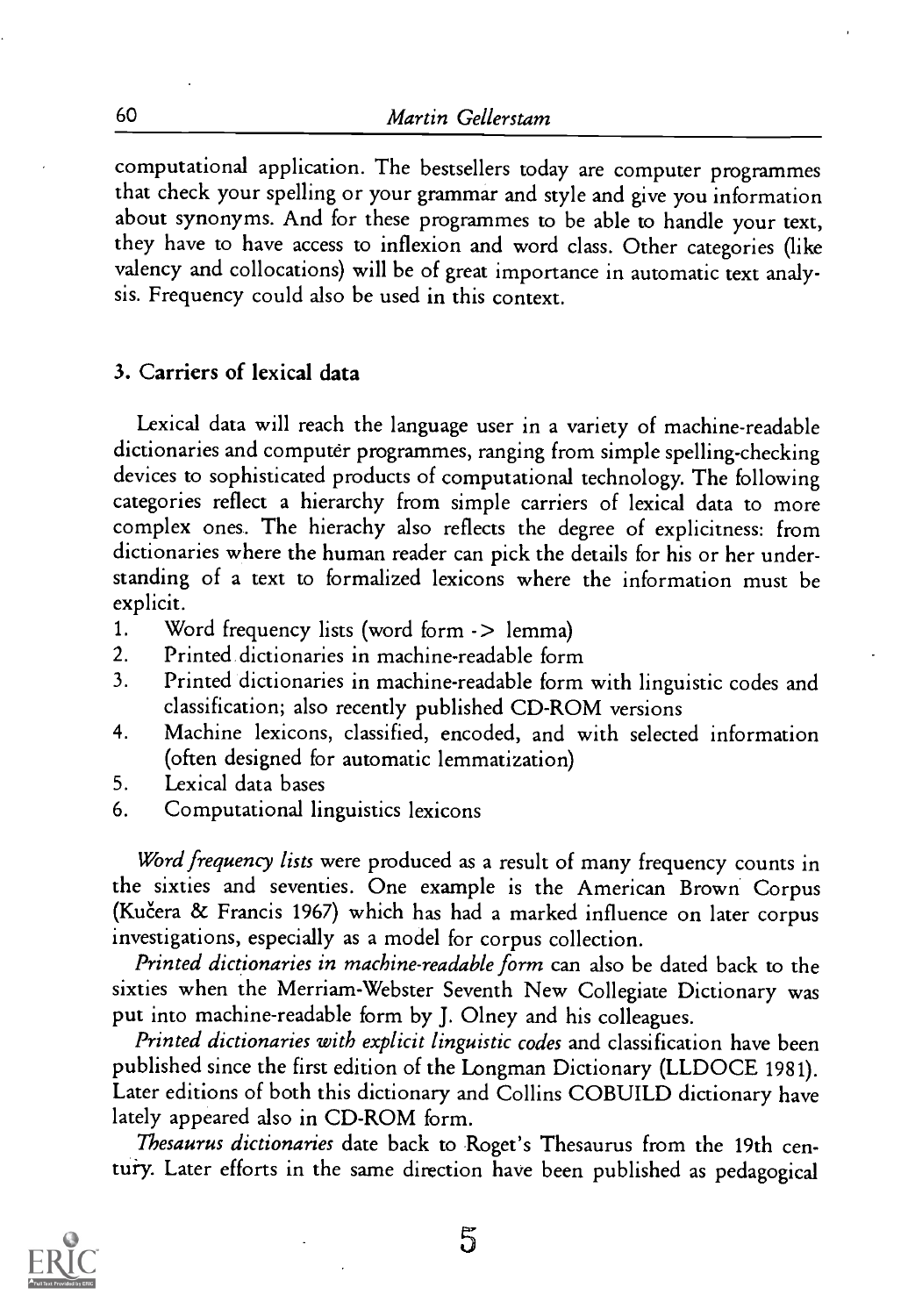variants of regular dictionaries, from Longman's Lexicon of Contemporary English (1981) to Longman's Language Activator (1993).

Machine lexicons are not designed to be read by humans but provide explicit lexical information for performing specific tasks, e.g., automatic lemmatization. The words of a text are confronted with a list of forms listed in the dictionary. If a certain form is found in the text, the word is associated to the correct lemma (including part-of-speech).

Lexical data bases (LDBs) contain formalized information at many descriptive levels. It is one of the chief tools today for processing great quantities of lexical information. It can be used for various types of linguistic applications and for general research in the lexical field. A data base management system provides the user with tools which enable him to access the data without necessarily being familiar with the internal or physical organisation, but only with the type of information he can retrieve.

Computational linguistic lexicons are more complex tools for parsing, for artificial intelligence (question-answering) and for Machine Translation.

#### 3. TELRI resources

A quick look at the TELRI Language Resources gives an impressive overview of lexical data from a wide range of European languages. Efforts to bring all of this data together and make it accessible - or at least make a catalogue accessible - should be a priority for TELRI. We certainly need a European counterpart to the Linguistic Data Consortium in the United States.

It is difficult to avoid a certain disagreement about lexical terminology. When you find a "database with morphological information" among the TELRI lexical data you do not know if you are confronted with a well-structured database containing various kinds of information about inflection, derivation, etc. or perhaps a machine lexicon for lemmatization. To be able to compare the different types of information among the TELRI countries, you should not really compare a database with inflection categories with a lemmatizer. To have a database does not imply that you have all relevant lexical information: it just means that you have stored the lexical facts in a certain form with multiple access. If you have a "phraseological dictionary", how does this relate to things like "collocation tools" (which is not a lexical resource), etc.?

After these reservations, the lexical resources situation could be summed up in the following way:

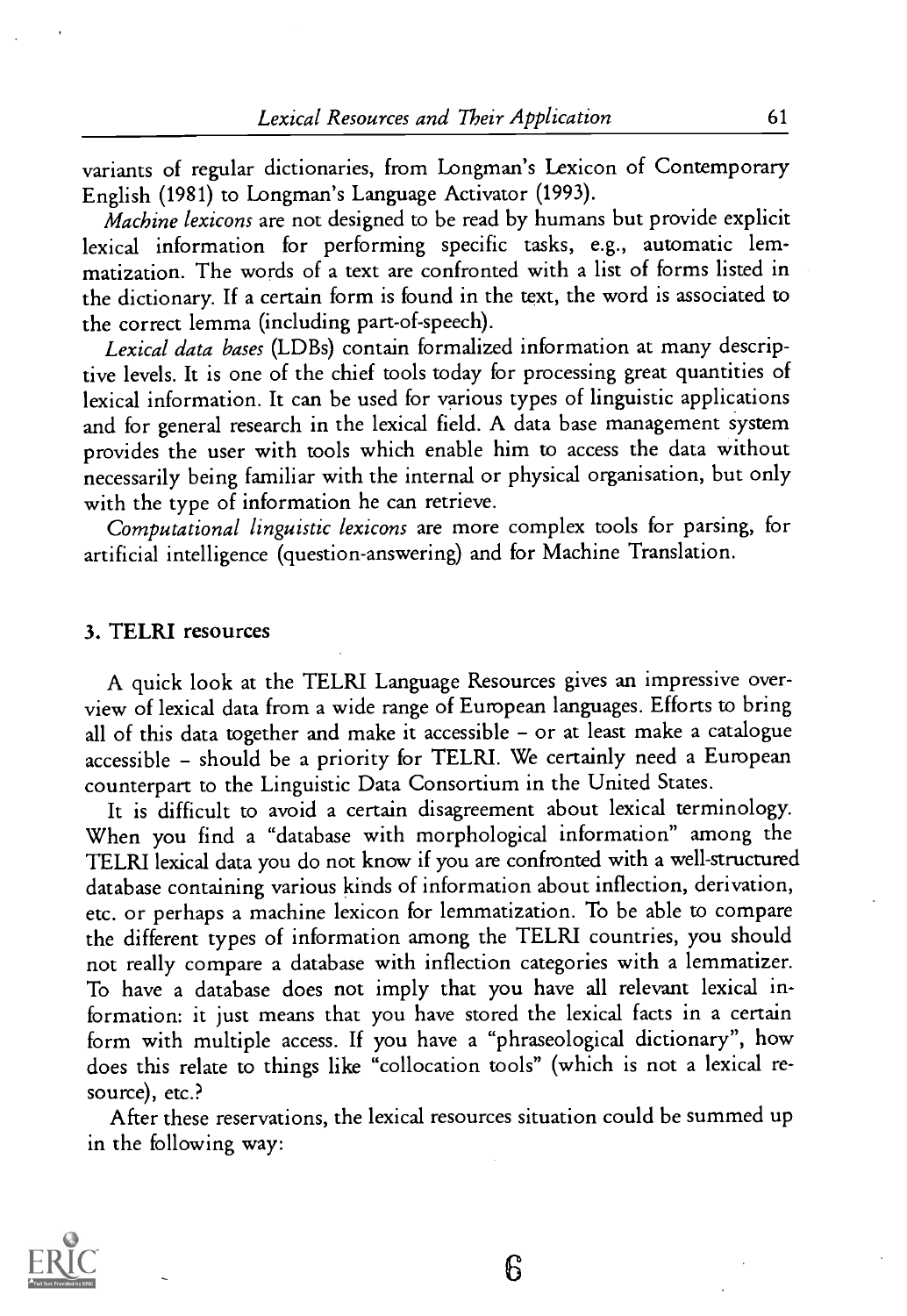- There are quite a number of MRDs but few fullfledged databases with a variety of lexical information
- The majority of TELRI members have tackled the crucial question of lemmatization which often - but not always - correlates with the existence of spelling-checkers
- Semantic information is scarce: there are just a few dictionaries of synonyms and semantic tagging (e.g., tagging of definitions), and thesauruses are rare.

#### 4. Areas of Application

To ask for the application of lexical resources is like asking for linguistic application in general. If the lexicon  $-$  at least in principle  $-$  is "the point of conjunction of the different types of information to which any NLP system must have access" (see above), you will find it difficult to say what is not an application of lexical resources. In this context, however, I will just point out a few obvious fields of application.

The first area that should be mentioned is the field of lexical research itself, which is not only producing applications but which is also an activity putting existing applications to the test. Such applications range from simple concordances and tagged texts to lexical databases and alignment methods (notice the fuzzy borderline between "lexical data", "textual data", and "tools").

Lexical resources are also used in various other fields of research, e.g., psychology, where lexical data is needed in fields like language learning, testing of patients with brain diseases, etc. In sociology, vocabulary data are used to reflect cultural and ideologic development in society.

Lexicographic practice is a field where lexical applications are put to continuous test. Applications cover the whole dictionary production line from corpus collection over the harbouring of lexical facts in a database with multiple access to the final production of a dictionary article. However, the one outstanding lexical application is the final dictionary itself - on paper, diskettes, CD-ROM, etc.

Even if the dictionary itself is the image of lexical resources, writing aids of different kinds are the most typical computational commercial product. To begin from basics, there are general text checkers that check practical things like starting a new sentence with a capital letter, spotting extra spaces between words, etc. Spelling checkers are usually based on a collection of wordforms representing an actual corpus or a list of wordforms generated from a dictionary. Text verification to find spelling errors and for automatic



7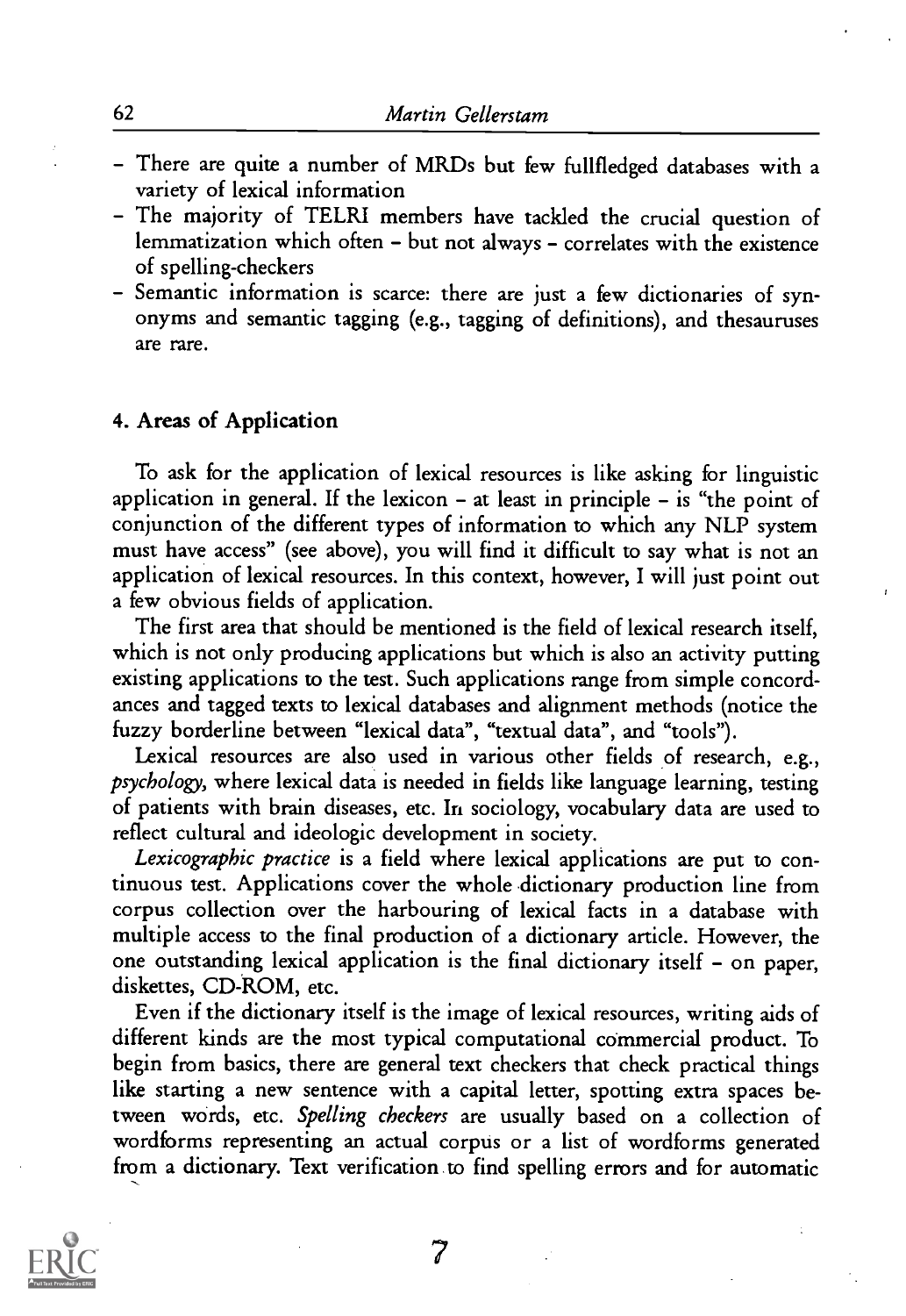hyphenation is probably the number one commercial application. Spelling checking is a relatively easy task for a language like English with little morphology but becames a more complex task in a language with rich morphology. Spelling checking facilities are more or less standard ingredients in word processing today. This is also true of synonymy information (sometimes advertized to give you an impression that languages contain hundreds of thousands of synonyms). Style checkers have developed from the first simple spelling correction systems. Modern style checkers include checking of\_particular words from stylistic point of view ("why do you use the passive form?"), parsers for spotting grammatical errors (like congruence), and checking of contextual data ("have you used the right preposition after the verb?").

A more specialized type of writing aid is computer-aided translation (CAT), where a computer programme looks up words and phrases and suggests translations to the human translator.

Language learning applications based on lexical data can be used in various types of interactive teaching of written language skills. Computer programmes can assist in tasks like sentence restructuring, checking of translation and dictation tasks, doze testing (filling in omitted words in a text), and dictionary look-up.

Other fields of knowledge where lexical data can be applied is information retrieval (this is where the thesaurus comes in), various kinds of applications in *artificial intelligence* such as question-answering. The need for a comprehensive lexicon for *machine translation (MT)* is widely acknowledged today.

#### 5. Final remarks

In this brave new world of possibilities and application of lexical resources, it may be necessary to add a few words of warning concerning the general handling of lexical data. Today, great efforts are put into standardization of texts and lexical data in the framework of the Text Encoding Initiative. The idea is of course that a home-made formalism for your lexical data is less than practical in a society where this sector is growing steadily and exchange of data is becoming more and more frequent. On the other hand, standardization is a laborious and expensive task  $-$  especially if we are talking about standardization of already existing corpora - and you may not quickly reap the full benefit of your effort. You must make a rational weighing-up of pros and cons.

Another problem is the dissemination of your lexical application. Be sure about the legal and economic implications before you offer your data free of

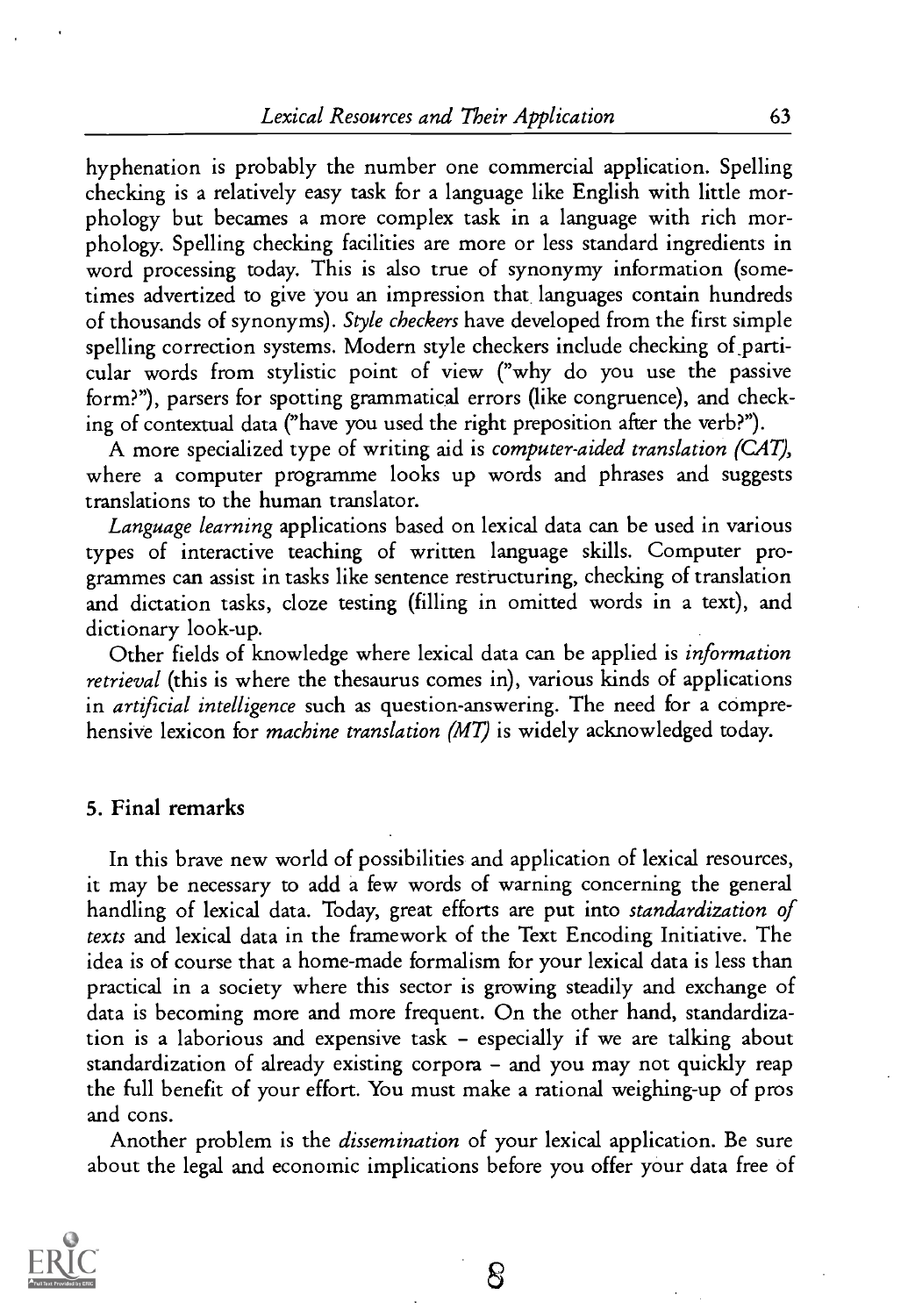charge or for a sum of money, for scholarly or commercial use. How many public domain dictionaries have you come across when surfing on Internet? Also, do not forget to protect your copyright in dealing with commercial partners.

#### References

- Calzolari, Nicoletta. 1989. "Computer-Aided Lexicography: Dictionaries and Word Data Bases". In: Computational Linguistics. An International Handbook on Computer Oriented Language Research and Applications. Berlin & New York: Walter de Gruyter.
- Collins COBUILD English Language Dictionary. 1987. London and Glasgow: Collins.
- Kay, Martin. 1983. "The Dictionary of the Future and the Future of the Dictionary". In: Linguistica computazionale, 3 (1983).
- Kučera, Henry & Francis, W. Nelson. 1967. Computational Analysis of Present-Day American English. Providence, Rhode Island: Brown University Press
- Longman Dictionary of Contemporary English (LLDOCE). 1981. Harlowe and London: Longman Group Limited.
- Longman's Lexicon of Contemporary English. 1981. Harlowe: Longman Group Limited
- Longman Language Activator. 1993. Harlowe: Longman Group UK Limited
- Swanepoel, Piet. 1994. "Problems, Theories and Methodologies in Current Lexicographic Semantic Research". In: Willy Martin & Willem Meijs & Margreet Moerland & Elsemiek ten Pas & Piet van Sterkenburg & Piek Vossen (eds), Euralex 1994 Proceedings. Amsterdam 1994, p. 11-26.



9